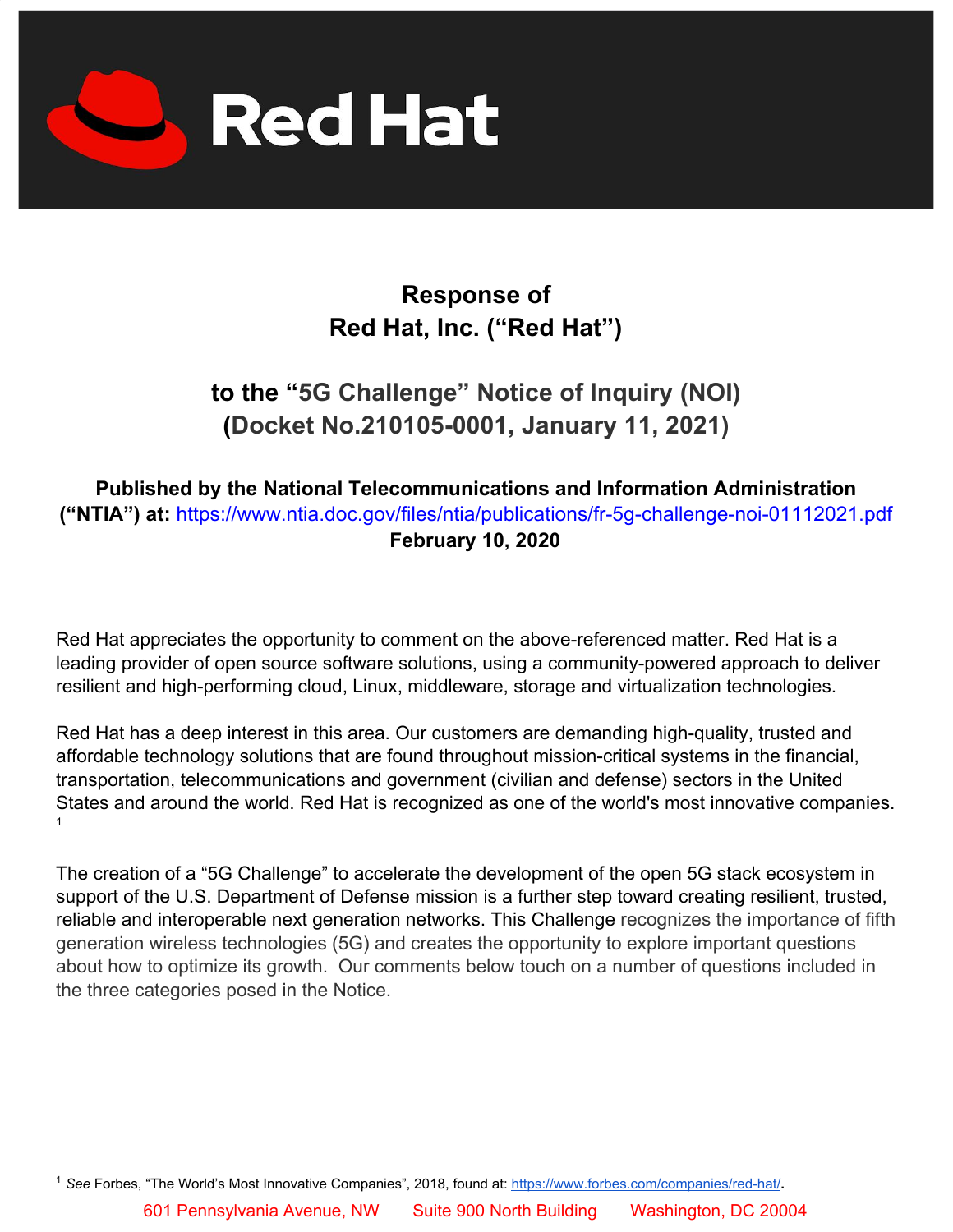

#### **Introduction**

The widespread adoption of 5G technologies has the potential to make connectivity an even more powerful tool, transforming how we live and work for the better. The increases in network speed and capacity that 5G offers will not just improve existing technologies such as video streaming but also enable entirely new applications that existing networks cannot easily support.

This opportunity is about more than the mobile networks that every citizen has come to rely on. It will touch on -- indeed potentially revolutionize -- a wide array of sectors, including automotive and connected vehicles; telemedicine services that can support real-time, high-quality video streaming in rural areas; manufacturing and supply chain; as well as the prospect for smart cities to reach their potential. As a leading voice of the IT industry observes:

"Beyond infrastructure investment, the use cases for 5G are projected to generate significant economic growth. In particular, the increased speed, capacity, and functionality of 5G networks will help to enable the next generation of data enabled innovations such as the Internet of Things (IoT) and artificial intelligence (AI). 5G networks will enable increased speeds and staggering amounts of data – mobile traffic is expected to grow by a factor of 4 from 38 exabytes in 2019 to 160 exabytes per month in 2025 (exabyte = one billion gigabytes)."<sup>2</sup>

To ensure, to the greatest degree possible, that this potential is both achieved and positive, the "5G Challenge" must rely on open standards<sup>3</sup> (including interfaces) and open source technologies, including effective utilization of the hybrid cloud model. It should have a governance and operational structure that is lightweight, does not assume one model of 5G implementation (which may involve multiple project implementations), promotes reusability and modularity, and have transparency in its work and outcomes.

With each generation of wireless technology, the reliance on a hardware-dependent architecture has evolved into incorporating more agile, modular and componentized software solutions. In 5G networks, software can manage network operations and perform operations previously controlled by hardware through network virtualization and cloud computing. In existing wireless communications infrastructure, network performance hinges largely on the technical limitations and proper functioning of specific hardware. Through, for example, network virtualization and effective hybrid cloud strategies, 5G networks will likely be less dependent on hardware limitations, as software can emulate the performance of different kinds of specialized hardware and be updated, replaced and repaired remotely.

This more software-centric approach, coupled with effective (especially hybrid) cloud computing architecture, can enable innovation on a massive scale and support new kinds of applications not

<sup>2</sup> Information Technology Industry Council, "5G Policy Principles for Global Policymakers**",** June 18, 2020, p. 2 , citing <https://www.ericsson.com/en/mobility-report/reports>. Found at: [https://www.itic.org/policy/ITI\\_5G\\_Full\\_Report.pdf](https://www.itic.org/policy/ITI_5G_Full_Report.pdf).

<sup>&</sup>lt;sup>3</sup> The following are generally recognized characteristics of an open standard: The standard is adopted and maintained by a not-for-profit organisation, and its ongoing development occurs on the basis of an open decision-making procedure available to all interested parties; the intellectual property - i.e. patents possibly present - of (parts of) the standard is made irrevocably available without encumbrances (e.g., on a royalty-free, irrevocable basis); there are no constraints on the re-use of the standard; and the standard has been published and the standard specification document is available either freely or at a nominal charge.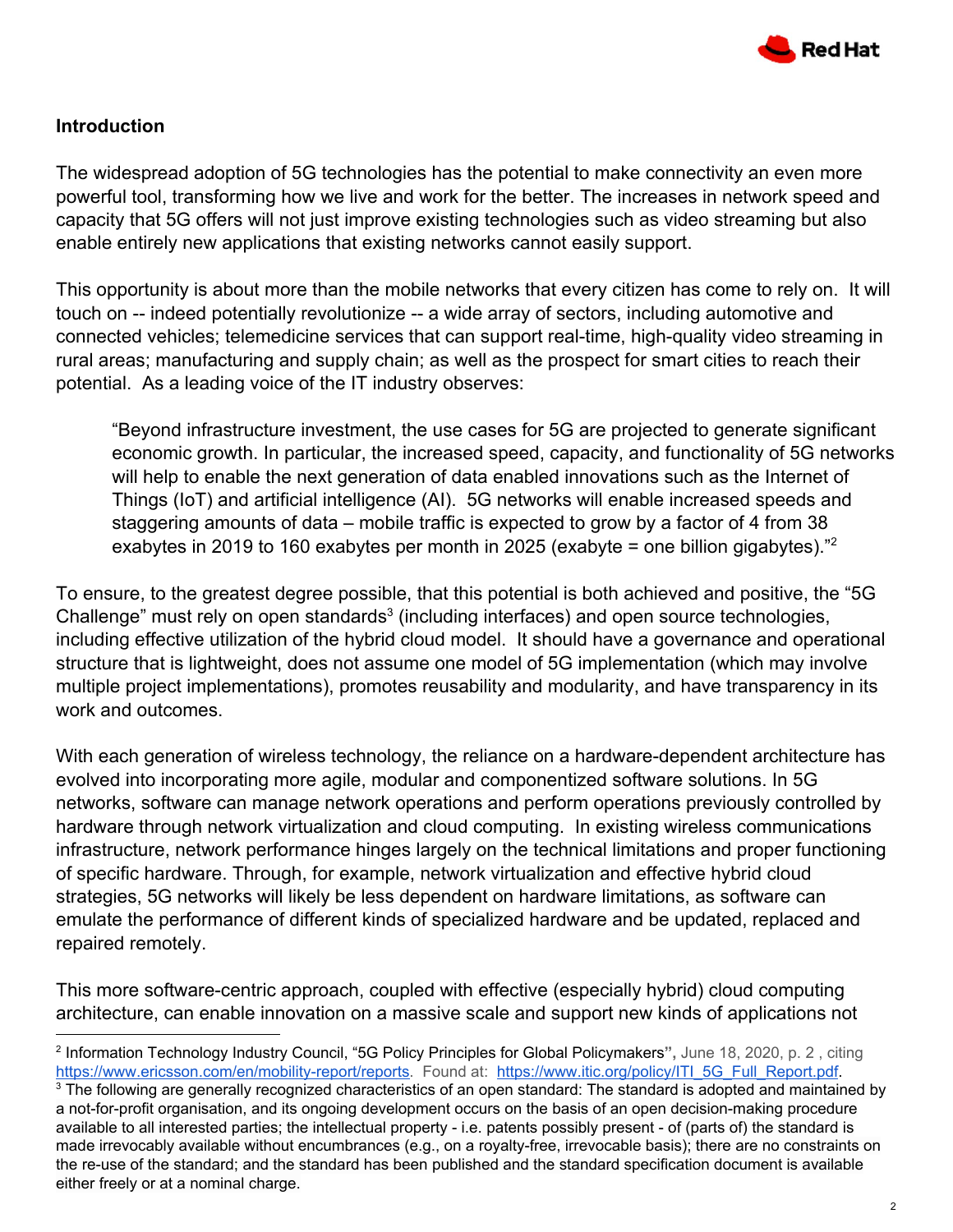

possible on 4G networks. The **use of open source software supported by a known and recognized vendor** allows greater control by the user; facilitates greater confidence and resiliency by providing the enhanced ability to examine every aspect of code and change what's not working; and increased stability due to less dependence on hardware which must be maintained and replaced regularly to keep up with changes.

An important corollary to use of open source software, **open standards (including interfaces) can ensure that all the components of a 5G network, from the edge to the core, can more easily interoperate**. This not only makes the user experience more efficient, it enables greater competition. Together, the combination of open standards (including interfaces) and open source, especially when driven by effective hybrid cloud strategies, will most likely enable the full import of the potential of 5G.

Thus, reference to the "open 5G stack ecosystem" is unclear and potentially obfuscates the objective. Discussion of 5G often assumes that it is merely an update of prior generations of mobile networks. While 5G entails similar qualities as found in 4G and its predecessors, it is at its core a fundamental shift in its breadth and scope. As highlighted above, 5G utilizes an unprecedented amount of software, is less hardware-centric and seeks to effectively utilize strategic assets via cloud computing (especially through a hybrid cloud model). A meaningful "5G Challenge" will necessarily require industry and governments in the United States and abroad to agree on a common model that clearly defines what 5G infrastructure entails and to reach a common understanding of various tiers and implementations that are now underway and foreseeable in the future, which is likely to be more software and cloud-centric in its actual practice.

### **Towards Diversity and Resilience in the 5G Ecosystem**

The dynamics and economics of reaching the full potential of 5G are, at risk of understatement, complicated and reflect an evolution of the marketplace over many decades. The stark reality is that the "5G Challenge" must start with the fact that there is a global choke point facing the availability of essential 5G technologies in all facets of its architecture.

The efforts to promote the 5G ecosystem, unfortunately, confront the stark horizon of use of closed technologies that often prevent the integration of hardware or software from different vendors. This impedes competition and inhibits third parties from developing offerings that will work with those systems. Rather than facilitating a "plug and play" approach to the rollout of 5G, it exacerbates vendor dependency and technology lock-in, and contributes to driving up costs. It also jeopardizes efforts to promote reliability. With a heavy reliance on closed technology from only one provider, the reliability and trustworthiness of the network is risked if the provider becomes unable to maintain these technologies.

Each facet of the 5G network ecosystem can be seen independently in this light.<sup>4</sup> Take, for example, the radio access network (RAN) at the edge of 5G networks. The radio access network relies on various hardware and software components working together to foster connectivity between devices like smartphones, connected vehicles, and sensors and the network core. The use of closed,

<sup>4</sup> See discussion above on the fundamental shift that 5G represents from prior generations.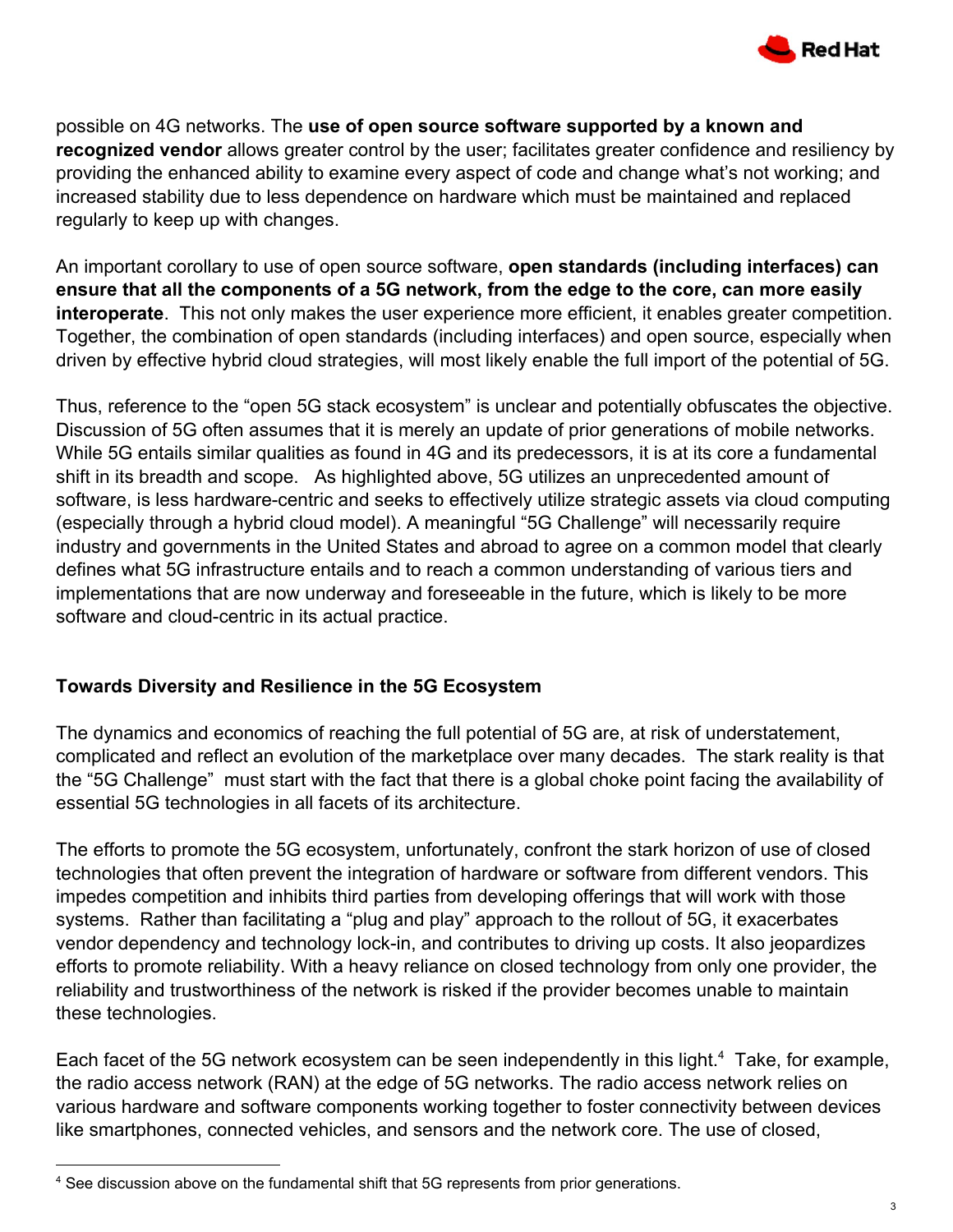

black-box architectures by some companies prevents their technology from easily, seamlessly, and securely working with technology from any other provider, limiting innovation and competition in the RAN layer.

In response, many companies new and old, in the United States and globally, are striving to apply an open approach to the 5G space, both at the RAN edge and elsewhere, with hopes of driving even greater vendor diversity, resilience and promoting innovation and economic growth. This is a reflection of the growing recognition by many in industry that collaborating around an open architecture and open technologies are vital to their business and a robust 5G network, just as they are vital to national security and the economy. Open technologies have been critical to the success of generations of technological advancement, including the Internet itself.

The O-RAN published specifications<sup>5</sup> is a multiplier, potentially enabling exponential growth in 5G by fostering healthy competition in software communities. Contributors define open specifications so that components from different companies can work together to form a "best of breed" solution. Industry efforts like the O-RAN standard break down "walled gardens" and drive innovation.

#### **Next Steps**

The NOI asks how to accelerate the development of the open 5G stack ecosystem. We have noted above several key areas for consideration. Below are some additional recommendations on how to approach this challenge. We also call to your attention other, more detailed approaches that have been published.<sup>6</sup>

The "5G Challenge" recognizes that 5G must be "open" so that a diverse pool of suppliers can compete to develop the most innovative, resilient, and cost-effective products. To maximize the potential benefits of this initiative, we urge consideration of the following:

- **The "5G Challenge" will benefit from providing more specific definitions of the terms being used in the NOI which include open 5G stack ecosystem, open architecture, and open source.** In particular, the initiative should consider where in the ecosystem its contribution would be most valuable, working with the private sector, based on a transparent assessment of what may be lacking in the market and avoid a 'boil the ocean' approach.
- **If the "5G Challenge" does envision building development communities around any emerging technologies (especially software) it is essential that it use existing open source licenses**. This is important for a number of reasons, particularly to avoid the creation of government-unique licenses, which would be an impediment to the initiative's overall goal of

<sup>&</sup>lt;sup>5</sup> See <https://www.o-ran.org/specifications>. "O-RAN Alliance members and contributors have committed to evolving radio access networks around the world. Future RANs will be built on a foundation of virtualized network elements, white-box hardware and standardized interfaces that fully embrace O-RAN's core principles of intelligence and openness. An ecosystem of innovative new products is already emerging that will form the underpinnings of the multi-vendor, interoperable, autonomous, RAN, envisioned by many in the past, but only now enabled by the global industry-wide vision, commitment and leadership of O-RAN Alliance members and contributors."

<sup>6</sup> See generally, Information Technology Industry Council, "5G Policy Principles for Global [Policymakers](https://www.itic.org/policy/ITI_5G_Full_Report.pdf)**",** June 18, 2020 cited above.